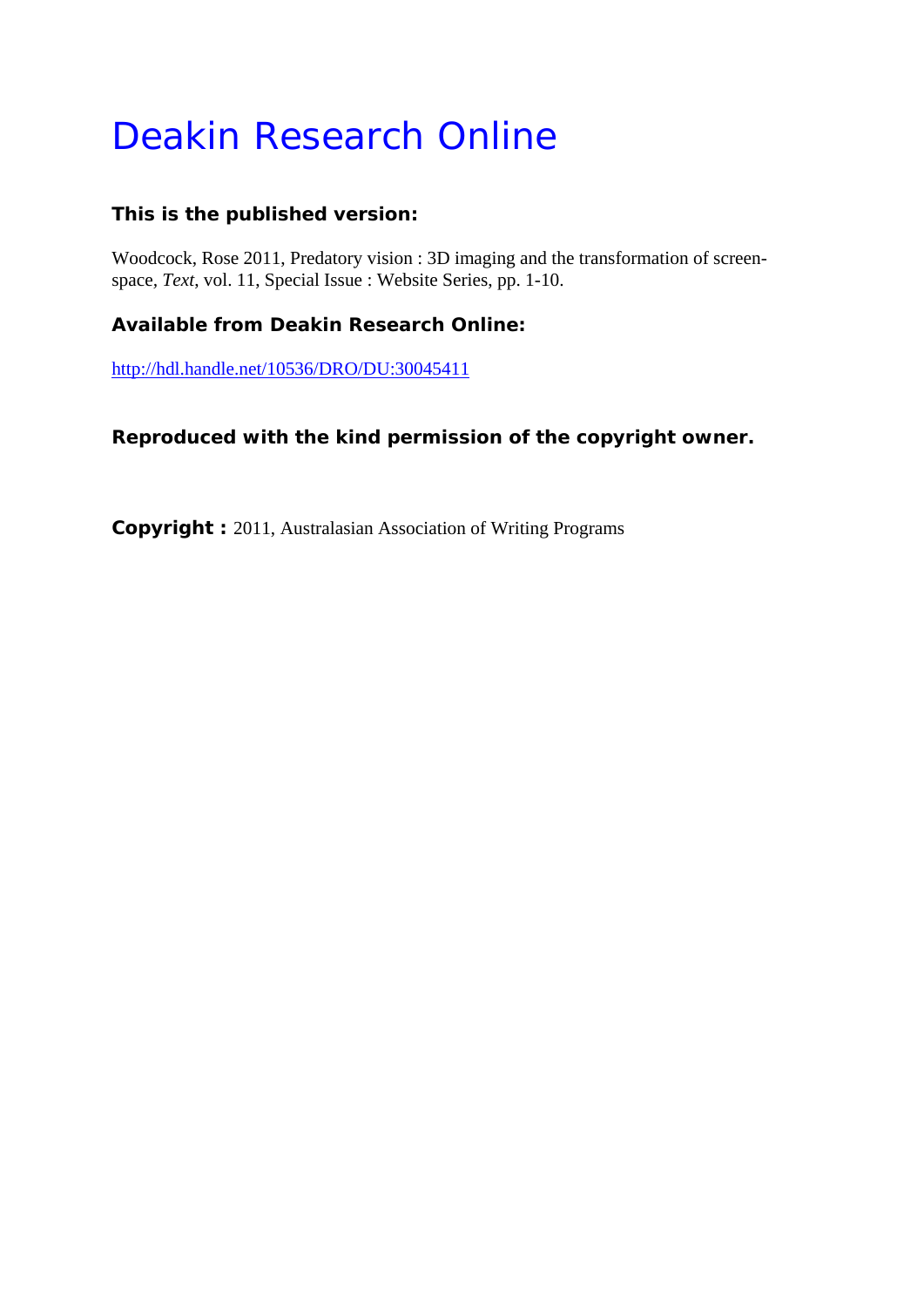#### **Deakin University**

## **Rose Woodcock**

## **Predatory vision: 3D imaging and the transformation of screen-space**

#### Abstract:

Despite Wheatstone's academic interests in the device, the stereoscope languished somewhat as an optical toy. Yet the advent of 3D screen-spaces for home and mass entertainment suggests today's consumers and practitioners of screen culture hold the view that screen culture will be 'improved' through 3D imaging technologies. Like cinema and photography, stereoscopic 3D imaging has the potential to transform visual culture. But what is transformed, as optics and electronic imaging techniques deliver *Alice in Wonderland* in 3D? This paper links the advent of 3D cinema and TV to the notion that vision is itself a 'technology of the visual'. As such, our innate binocular stereoacuity is ripe for exploitation by developers of 3D imaging technologies. I argue that contemporary 3D imaging marks an epistemological visual-perceptual shift: toward screenspaces becoming spaces for potential action. Such a shift entails seeing as *doing* rather than seeing as thinking. 3D imaging exploits binocular vision's spatial acuity (stereopsis), but is effective only for objects within near distal space. The 3D effect tapers off dramatically for objects only some metres away, because the two retinal images lack significant lateral disparity (difference) to trigger stereopsis: the imagery flattens out and becomes 'monoscopic'. Information available from conventional 2D media entails a peculiarly unspecified spatiality. Perceptually, the contents of a conventional cinematic screen are like those of a painting: they are situated neither near nor far, and constitute a shared and ambiguous visual space. Our own eyes are like those of a cat: frontally placed for predatory action. The visuality of 3D screen-spaces assumes a perceptuality of the near-by and close at hand, since this is the structure of the visible information to which stereopsis is adapted to respond. Noting the binocular acuity of predatory animals, as well as some etymological links, this paper examines the implications of perceptually 'capturing' the sensation of visually solid objects in one's immediate space. Stereopsis is about decisive action within an immediate environment: but it also presupposes the single viewpoint of an active observer toward which the 3D imagery is targeted.

#### Biographical note:

Rose Woodcock lectures in Animation and Digital Culture in the School of Communication and Creative Arts, Deakin University. Areas of focus include stopmotion animation, compositing, and motion capture. Rose's teaching emphasises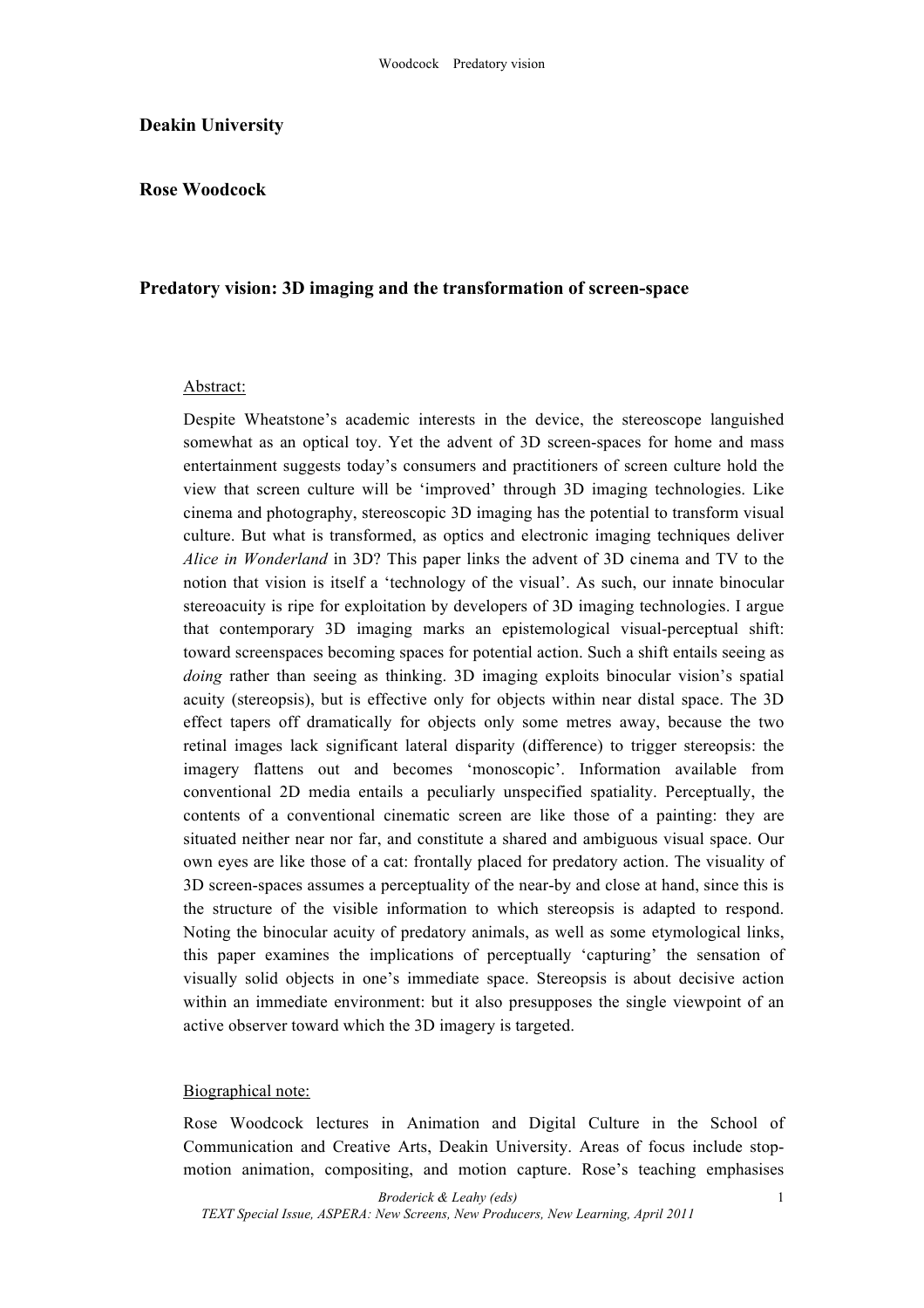experimentation through exploration of digital and analogue techniques. Of particular interest is the connection between observation, drawing and the visual representation of form and motion. Rose is currently completing PhD research into experimental stereography, investigating pictorial perception as a methodology to critique and understanding the possibilities of stereo-immersive Virtual Reality (VR). This research is the culmination of a long interest in the 'presence-and-absence' of depicted objects in visual imagery, from high end VR to the humble landscape painting.

## Keywords:

Stereoscopy – Visual perception – Aesthetics – Epistemology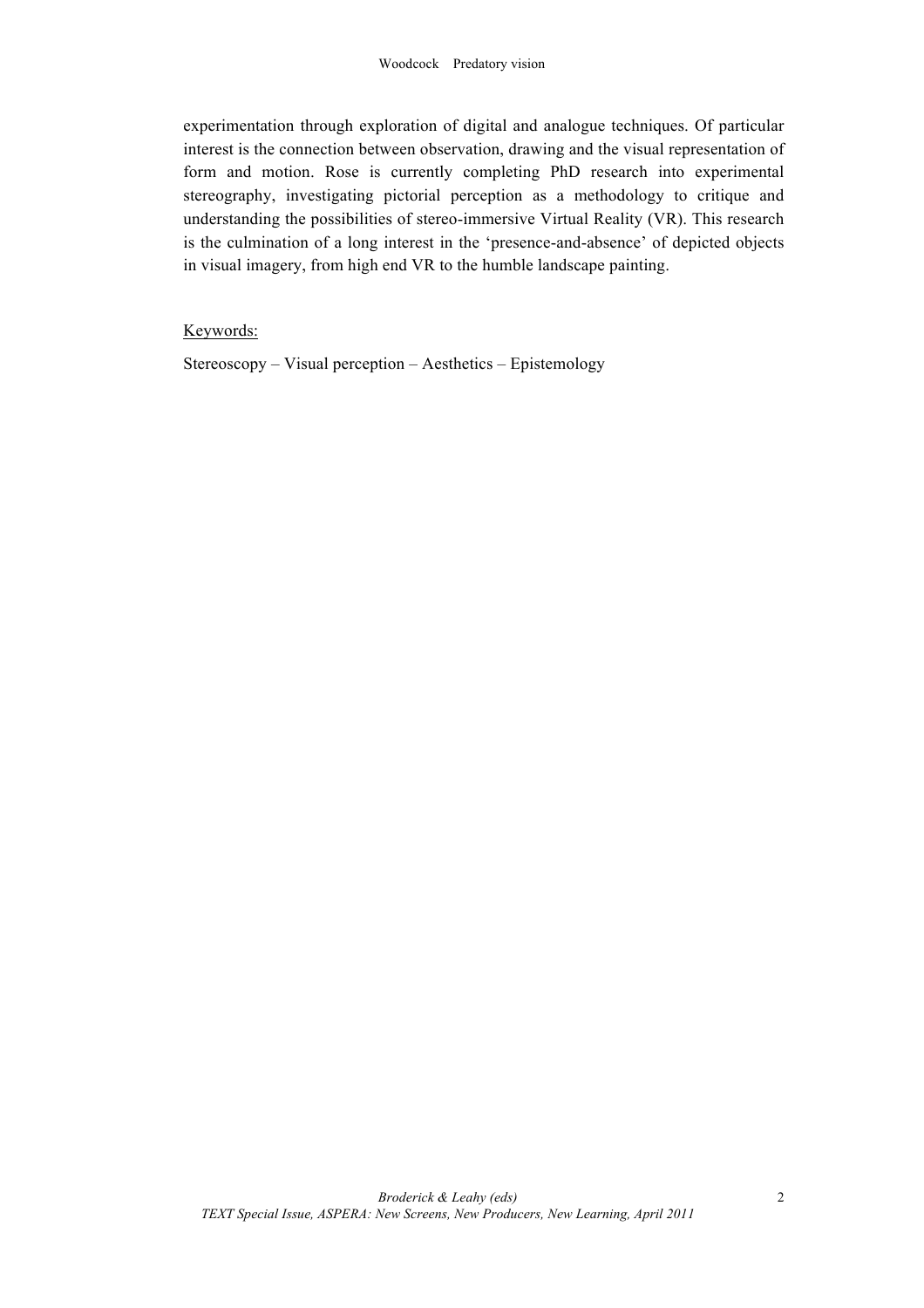## **Introduction**

Charles Wheatstone (1802-1875) was elected a Fellow of the Royal Society of London in 1836. As a scientist and inventor, Wheatstone is best remembered for having devised a means to create the illusion of three-dimensional 'stereoscopic' pictures. Wheatstone's academic interest in the stereoscope centred on the information it revealed for understanding binocular vision. Noting in a 1838 lecture at the Royal Society that the lateral displacement of retinal images in binocular vision (stereopsis) is used by the visual system to detect depth in a given scene, Wheatstone proposed calling the device a stereoscope 'to indicate its property of representing solid figures' (Wheatstone 1838: § 2); a reference to the perceptual solidity of the three-dimensional information uniquely available from stereoscopic vision. Thereafter, the stereoscope languished somewhat as an optical toy. In the meantime, studies of the mechanisms and affordances of human binocular vision were consolidated, and the workings of visual perception are now well understood in contemporary vision research. Among such findings is that the ability for a perceiver to judge distances with accuracy (binocular stereoacuity) drops off quickly over distance. While there is no consensus on the exact limits, some empirical studies suggest that beyond six metres away—across the length of an average lounge-room the two retinal images lack significant lateral disparity to trigger stereopsis (Gregory, 1966:  $53$ <sup>1</sup>. Binocular vision is therefore only effective for seeing stereoscopically in 3D, when the object of attention is viewed within near distal space.

Nevertheless, the advent of 3D screen-spaces for home and mass entertainment suggests that today's consumers and practitioners of screen culture subscribe to what Friedel calls a 'culture of improvement': the belief that new imaging technologies will improve screen-space 'sensibilities', making them 'better than they were' (Friedel 2007: 2). Indeed, why watch something 'flat' on a screen (so the sales pitch typically goes), when you have the 'better' alternative of watching it fully rendered in threedimensions? Like photography<sup>2</sup>, stereoscopic 3D imaging has the potential to transform visual culture by bringing novel (i.e., transformative) experiences of the possibilities of visual representation to a broader public, through cinema, TV, and video games. But what exactly is transformed as new imaging techniques deliver (say) *Alice in Wonderland* (Dir. Tim Burton 2010) in 'solid' three-dimensions? Leaving video games aside, on a point for point comparison between the narrative cinematographic structure of *Alice* as 'conventionally' projected, and that of *Alice* in 3D (the same applies to football on TV), the diegetic content remains largely the same: the drama unfolds, the characters are animated, *dénouement* comes about eventually.

*Broderick & Leahy (eds)* However, an additional body of content is introduced in the stereoscopic screening of a film (or football match). One might call this content 'non-diegetic': delivered surreptitiously through the delivery system of 3D projection, the additional content goes largely unnoticed. I refer here to the three-dimensional spatiality itself, the '3D effect'. For to *notice* it as a separate property of the experience of seeing *Alice* in 3D, would entail reflecting upon the film's particular 'spatiality' in relation to the film's holistic contents. Such a dialectical response would be atypical and run counter to expectations of what it is like to 'enjoy' a film. Moreover, the purpose of introducing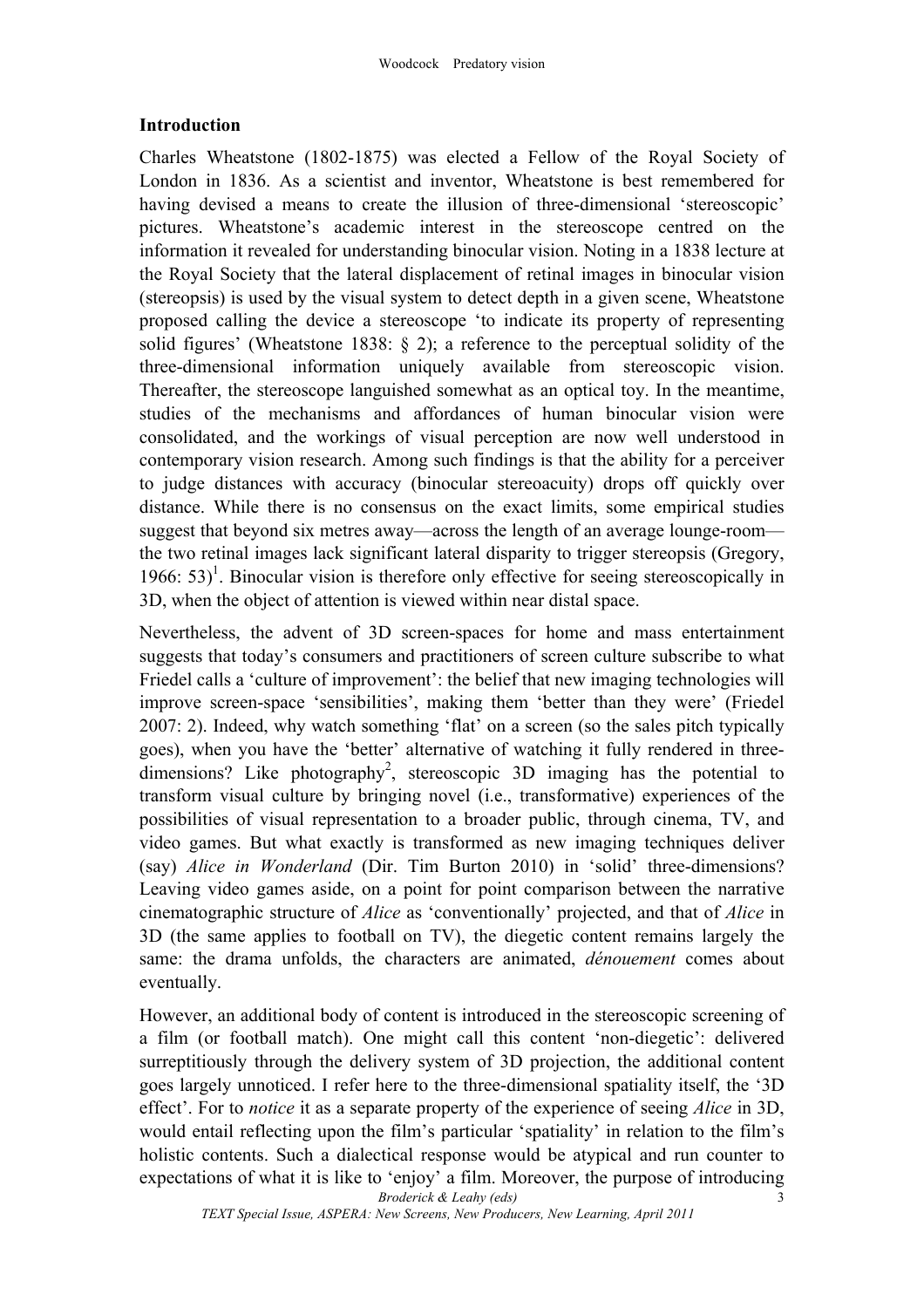stereoscopic 3D screen technologies to the cinematic experience, aside from the sheer novelty, is to make the experience of screen-space depth more real. The 3D effect may be engaging and even hyper-real, yet the technique for bringing cinematic hyperreality through 3D imaging is grounded in the technology of 'ordinary' binocular vision. Sensory real-world visual experience is diaphanous:

Experience itself is transparent. There's no experiencing it. There's only encountering the world—content—as you experience it. It would seem, then, that we cannot reflect on experience itself (Noë, 2004: 175).

This brings to mind a further point of consideration: namely, that the principle of producing scenes of startling realness in 3D operates through the 'perceptual illusion of non-mediation' (Lombard & Ditton 1997). Of course, watching *Alice* in the flat is already a 'mediated' visual experience, and like paintings, photographs and other 2D representations, films provide indexical references *to*, rather than the 'real' dimensions *of* spatial depth. Such classical representational indices as linear perspective, foreshortening and interposition are essentially 'pictorial cues' across a functionally flat screen. While the relative movements of figures and perspectives across screen-space provide important signifiers of depth through the operations of motion parallax, figures and scenes on the conventional cinema screen have no perceptible three-dimensionality *per se*, whether nearby or far away. Seeing something—a figure, a scene—'in 3D' on a screen, thus presupposes a very different visuality from conventional screen media, because the visual-perceptual conditions (the status of vision as a knowledge-bearing faculty) have shifted.

# **Predatory vision**

In a legitimate effort to advance their craft, developers of stereoscopic 3D screen technologies exploit binocular vision's innate spatial stereoacuity. The technique produces scenes in which the surface layout of objects and scenery appears in three dimensions: objects appear stereoscopically three-dimensional, with the effect accompanied by a sensation of volumetric spatial depth—transparency and diaphanousness—in the visual relations between foreground and background objects. Yet, in binocular perception of an ordinary environment, stereopsis is effective only for objects close to hand. For mid-ground and far distances, the imagery flattens out and becomes 'monoscopic'. In the vision science literature, monoscopic information is termed 'pictorial' (Palmer 1999: 248), which is suggestive of the way information available from conventional 2D media (films, TV, paintings), entails a peculiarly unspecified and underdetermined spatiality. Perceptually, the visible contents of the 2D cinematic screen are situated neither near nor far away.

A cat's eyes are frontally placed like ours for the stereoacuity of predatory vision. All predators take advantage of two eyes oriented for the rapid and accurate response to where things are located in three-dimensional space: for hunting in general, and for grasping and catching specifically. We may not consider ourselves 'predatory' on the basis that we have two eyes frontal, and we may not recognize this innate capacity in our day-to-day view of the world. However, with seeing comes knowing, and all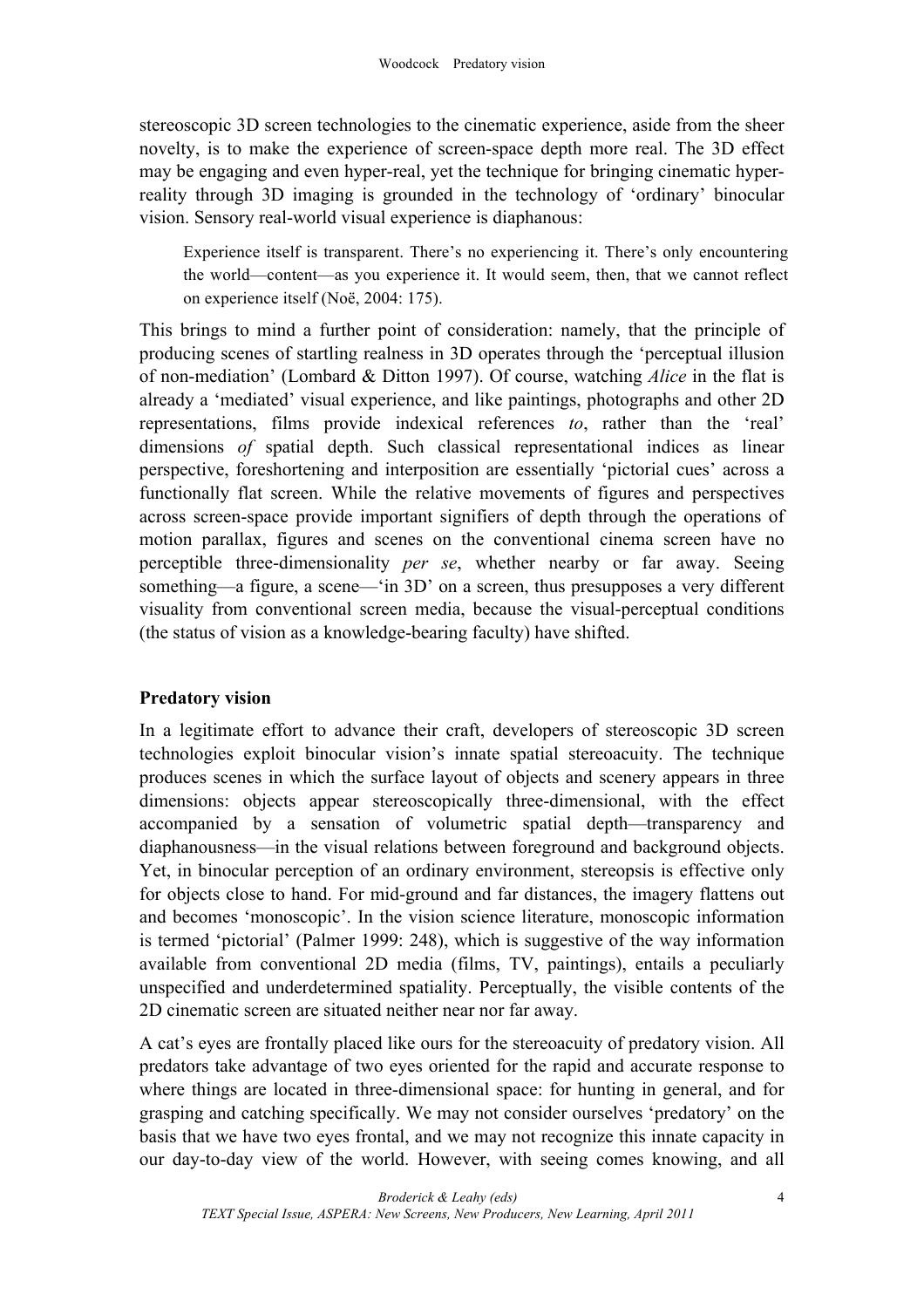visualities carry an epistemological load. For mice and rabbits (whose wide-spaced eyes give an in-the-round view of the world) seeing brings forewarning of a predator; seeing means the possibility of escape. For predators, seeing is power. Binocular visual perception is, among other capabilities, a potential for structuring decisive actions. Coupled with 3D screening technologies, our innate visuality becomes instrumental, an extension of the projection technology.

## **Hunting and capturing**

Stereoscopic 3D screenspaces are often vaunted as affording a 'virtual' perceptual experience of objects and spaces. It is instructive here to consider the meanings associated with 'stereoscopic' and 'perceive' respectively. Classical Latin gives us *percipere*: to take possession of, seize, get, obtain, receive, gather, collect; to apprehend with the mind or senses, to understand. Thus, 'perceive' (*per-* + *capere*) also means 'to take, seize': *to capture*. Its Greek origins reveal 'stereo-scopic' to mean '*solid sight*'. Virtual 3D imaging technology of the kind that gives us *Alice* in 3D thereby 'arms the eye' and 'gives the eye a hand of its own, propelled (apparently) by the gaze itself' (Penny 1994: 203). In the light of such observations it is pertinent that in 1857, 'stereoscope' was a generic term used to describe 'an instrument for detecting a calculus in the bladder, and foreign bodies in the soft parts' (Dunglison 1857).

More pertinent is terminology found in the contemporary 3D imaging industry itself, wherein the stereoscopic 'comfort zone' for viewing 3D screens is a much soughtafter commodity, and 'hunting time' is described in the technical literature of 3D imaging as:

[T]he time it takes for a viewer's eyes to converge on the focal elements of a shot. If the transition between shots entails large convergence changes, it will take time for eyes to adjust. Dramatic convergence changes can be uncomfortable. Further, if the shots are too short, hunting time can exceed shot length and viewers will not be able to track the action. Good 3D entails leaving the viewer's convergence at the end of a shot near the same stereo distance of the focal elements of the next shot (Seigle 2010).

This is tantamount to applying preconditions upon the cinematic and televisual content at the pre-production (visual-aesthetic, *thinking*) stage, to avoid such problems of convergence and tracking. It is suggestive also of the power invested in the laboratory method (which parallels the media production studio): going beyond the study and representation of real things, such methodologies become 'powerful enough to define *reality*' (Latour 1987: 87). If dramatic camera movement and rapid intercutting—shots that go from near to far too quickly for 'hunting time' to catch up—are strategies for cinematographers to *avoid*, what happens to the 'cut', the montage and other epistemic (knowledge-bearing) cinematic forms?

My concern here is that the 'reality' of existing screen-space (of film/animation in terms of the aesthetic and sensory experiences it already affords), will be overdetermined by an unthinking shift toward what can be done 'better' in 3D. Schematically speaking, this entails a collapse of the manifold of visual-spatial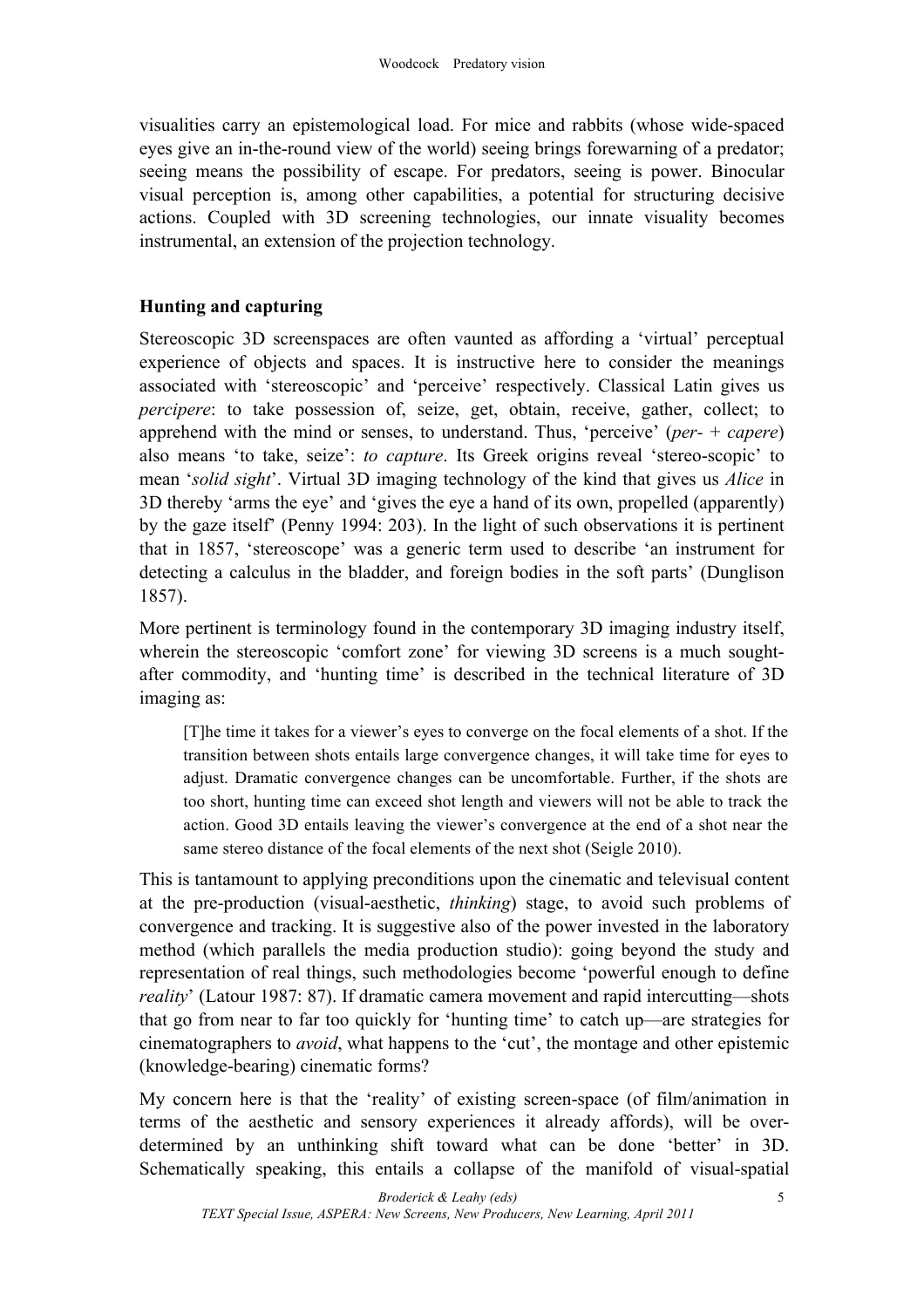possibilities of such experiences, into a peculiar singularity: the cinematic screen is no longer a shared space of indeterminable distance available equally to all (because its space is nowhere in particular). Rather, in 3D the content is more specifically targeted to individual pairs of eyes. The two-eyedness of binocular stereoacuity, rather than suggesting an opening out of visuality into the generalised screen-space, instead construes the cinematic experience as an array of personally directed televisual trajectories. The resulting visuality is characterized by the perceptual 'capturing' of those parts of the film's contents that protrude out of the screen and into the immediate space of each individual viewer: there is a more *tangible* sense in 3D cinema that what I am seeing from here, cannot be the same object that you are seeing from there, because my seeing this object depends on the lateral displacement of just my eyes. Each separate pair of eyes is involved in a process of range-finding as it triangulates its own portion of screen-space to capture the 3D effect. The shift into 3D not only emphasizes what I have described metaphorically as 'predatory vision', but also privileges the individual viewer's singular point of view.

It is not clear that any shift away from 'uncomfortable' dramatic convergence is a move toward 'better'—more interesting or transformative—cinematic experiences. This over-determination of screen-space visuality by the push toward stereoscopic imaging so as to minimise the inconvenience of 'hunting time', is akin to colour grading a film pink, on the grounds it has a calming effect on viewers. Making a pink film in this case is less about filmmaking than about pragmatism. This raises the broader issue of who is best qualified to 'design' screen-spaces and their contents. For the majority of our more important needs, we turn to experts in the disciplinary field. We would not let just anybody with a small sharp knife perform our cataract operation. Why would we turn to technicians to prescribe the cinematographic possibilities of our existing screen-spaces?

## **Image space as composition**

Various theorists of VR have noted the parallel with Bazin's dream of 'total cinema' in which 'the technology of cinema would be effaced in favour of a 'complete illusion of reality.' (Rutsky 1999: 111) Similarly, Eisenstein recognised the interrelated histories of art, science, and technology, stating that the 'ultimate synthesis of all art genres would culminate in the imminent realization of Stereokino, stereoscopic cinema' (Grau 2003: 154). When Grau preferences the term 'image space' in his discussion of stereographic immersive VR, his emphasis is similarly on 'the practice (by developers of 3D imaging technologies) of using all available technical means to remove the boundary between observer and image space' (Grau 2003: 143). If the future of 3D imaging is doomed to fail in transforming screen-spaces in positive ways, it is because it succeeds so well in achieving what it sets out to do technically. No art form is ever complete as an Art, but there are epistemic issues (losses) involved in the introduction of the third dimension to an art form that is already 'complete' in its orchestrations across two-dimensional space. In this context, the 1972 'Manifesto' by stereo-enthusiast Roger Ferragallo reads as a cautionary tale.<sup>3</sup>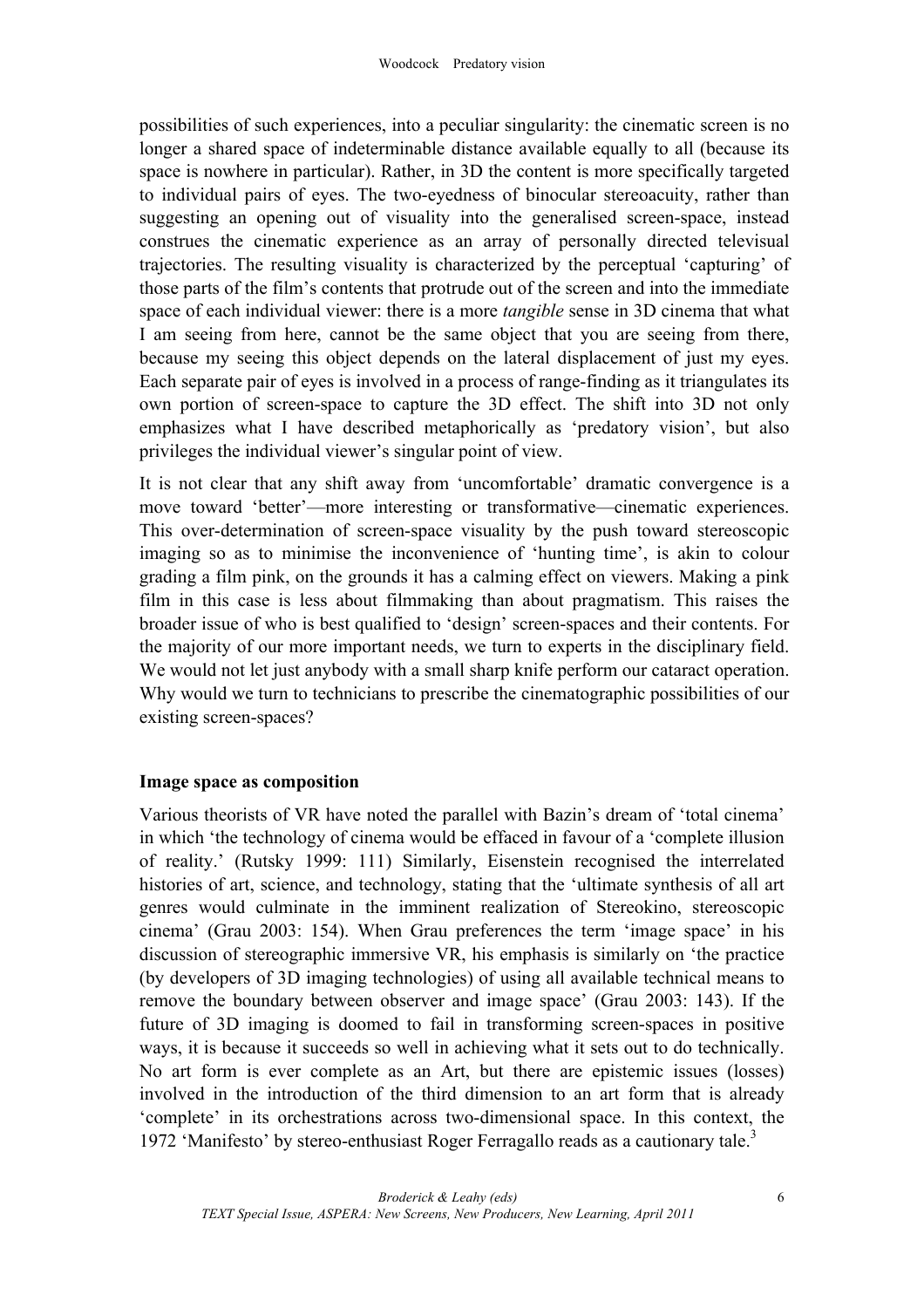In his essay 'Art as Technique', the Russian Formalist, Viktor Shklovsky develops the concept of 'estrangement' (defamiliarisation), suggesting that the 'aim of art is to convey a sense of the object, to make us see it, not to [merely] recognize it'. For Shklovsky, 'the process of perception is an end in itself and must be lengthened' (Shklovsky 1916). William Hogarth expresses a similar sentiment in *Analysis of Beauty*: the beauty of '*composed intricacy of form*; and how it may be said, with propriety, to lead the eye a *kind of chace'* (Hogarth 1755: 28). In the design of 3D screen-space, the compositional pleasures and peculiarities of form seem overlooked in the rush to exploit the commensurability of human stereoacuity to the technical foundations of 3D imaging.

Sergei Eisenstein's claim that the ultimate visuality of cinema will be of the '*stereokino*' is thus a curious one, because many of the key passages in his *Battleship Potemkin* (1925) and *Ivan the Terrible* (1944) are exceptionally well articulated as visual spaces across the screen. While the cinematography portrays both shallow and deep spaces, what is also perceptible when watching *Potemkin*, is a space configured through flat compositional devices: dramatic figure-ground relations of positive and negative spaces. The tense silhouetted sailors anticipating battle, and the foreboding views across the sea at night under a heavy sky are exemplary in their artfulness. Such devices are essentially compositional, and their spaces are resolutely two-dimensional: it is difficult to imagine how *Potemkin's* iconic scene of the crowd streaming down the stairways at Odessa would be any 'better' by appearing in 3D.

A stereoscopic rendering of the elements within these particular scenes would add nothing 'spatial' that is in any way meaningful cinematographically. Compositionally, these passages in *Potemkin* work compositionally (their study as still frame-captures confirms this) because they are also, inherently, already spatial. The contents of *Battleship Potemkin* appear across a flat screen, but we do not *sense* that we perceive the scenes or shots as explicitly 'flat'. As with any other film, or painting or photograph, *Battleship Potemkin* represents both its shallow and deep spaces through a range of visual devices that are not themselves three-dimensional (stereoscopic). Yet is there any sense in which we feel a film, painting or photograph is visually *lacking*, because the spatial contents are merely represented, rather than configured to appear solidly in three dimensions?

*Broderick & Leahy (eds)* 7 Frank Popper states that immersion in a visual display is 'characterized by diminishing critical distance from what is shown and increasing emotional involvement in what is happening' (Popper 2007: 286). The distinction Popper makes here between two ways of responding to content, reinforces the key point of this paper: namely, that the mode by which the eyes are engaged through screenprojection technologies, will significantly determine the epistemic possibilities of the experience. The link between seeing and knowing is a crucial one in a culture bent on improving itself through technologies of the visual. Insofar as vision is 'one of our chief resources for discovering the content and character of our surroundings' (Dretske 1969: 78), it is important that we pay attention to how vision can be structured—over-determined—by those technologies which initially set out to mimic its innate affordances. If binocular stereoacuity is only effective for objects close to hand, then much of the technical effort in rendering scenes depicting wide-open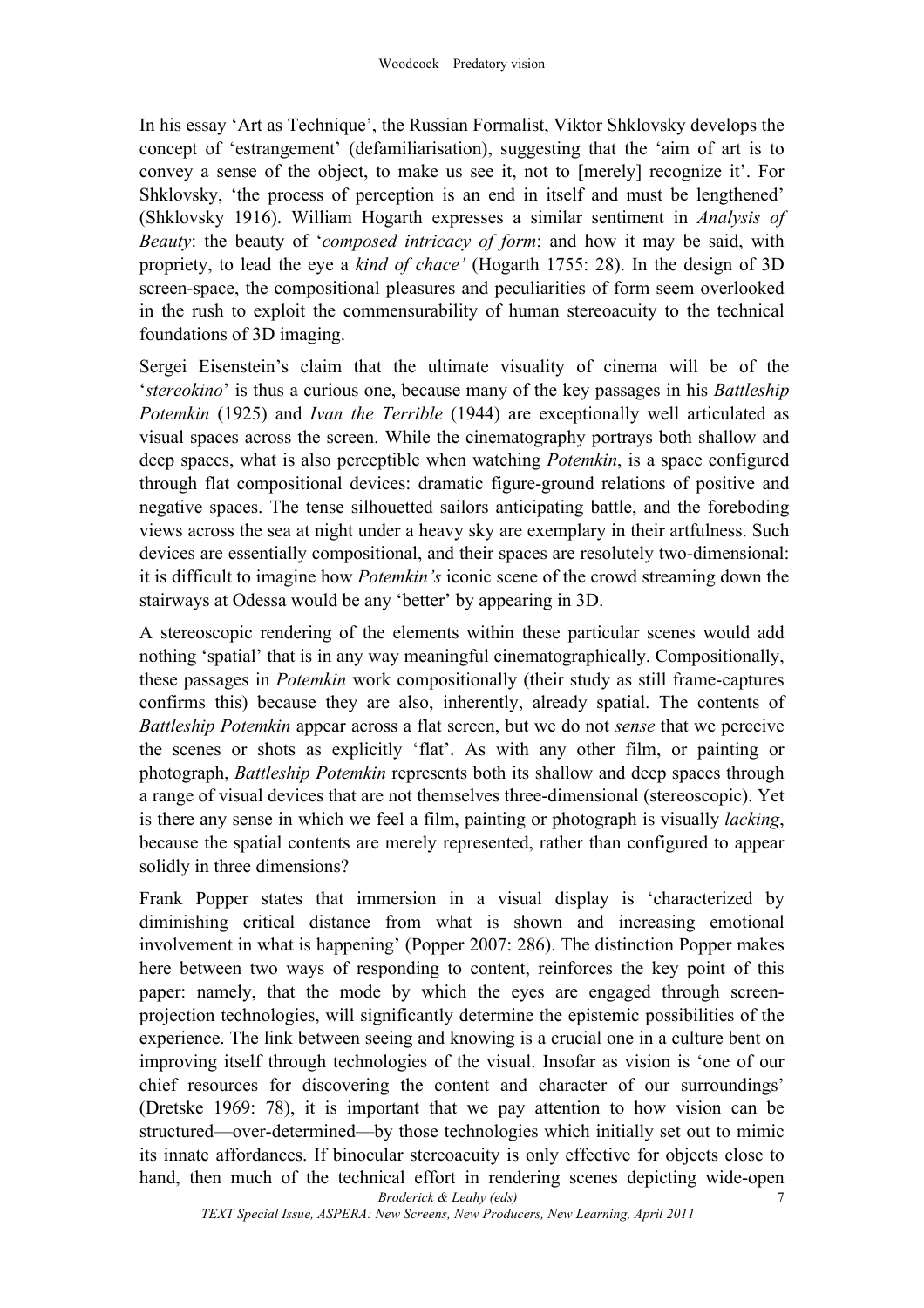spaces and distant vistas is wasted. Mountains, clouds, and figures in the middle distance remain inexorably flat. This perceptual redundancy is not in itself a problem, since we are accustomed to experiencing our environment visually in much the same way. To maximise the effect of 3D imaging—to get what you paid extra for—requires that a significant amount of screen-space be dedicated to objects in immediate near space. This is not necessarily a cinematic problem. However, if the capacity for film to work as a mode of seeing-as-thinking is conditional upon issues that are not in themselves about film and filmmaking, then it is a problem for cinematic experience: to decide in the pre-conceptual stage of production that a film will not have too many cuts because the audience will be disorientated suggests the tail is wagging the dog.

## **Conclusion**

Technically, it is not difficult to produce imagery in 3D. The technique is well understood, and further development will be rapid given intense competition for market share. Although some technical problems are non-trivial, they are easily solvable through standard technical methods: in many respects, 3D screens today are an elaboration of Wheatstone's stereoscope. Eisenstein's *Battleship Potemkin* depicts revolutionary uprising, but *Potemkin* is also about the cinematic possibilities of screen space. Through the use of montage and other compositional devices, movement and action comes from watching, not doing. One can only wonder what would happen, compositionally, to this film if it were projected in 3D.

The important question is not about how to solve technical problems, but how to understand the epistemological shifts that accompany the new visuality of 3D screen spaces. For if, as Deleuze suggests, the definitive visuality of cinema is one that presents an opportunity for a different mode of *thinking* about meaning and representation (Deleuze 1983 & 1985), then a '3D turn' toward a cinema of solid spaces suggests a philosophically retrogressive step for visual culture. Developing scholarship around 3D screen spaces, rather than perfecting the technique, is the urgent issue. We should consider the existing heuristic function of film *as film*, before we make assumptions about it needing to be 'improved'. Pictures, as Margaret Hagen reminds us, are 'adequate representations of selections of the visual world, not substitutes for it.' (Hagen 1999: 80). The same argument applies to the 'moving picture'.

Insofar as there is a 'culture of improvement' and that filmmaking over the past one hundred years has contributed to that culture in ways that are significant, how does 'being in 3D' constitute an improvement? The short answer is that it does not necessarily improve our experience of a film *as film*, if (as is typical) adding the third dimension merely projects objects along the z-axis, toward and away from the observer's viewpoint in predictable and unnecessary ways. In its application to an essentially two-dimensional form of representation, the visuality of 3D stereoacuity may over-determine the experience of watching a film, the brute form of which is a screen-space characterised by an array of projectiles: solid forms eliciting a perceptual response better adapted to predatory reaching and grasping (film as sport). Yet there are reasons to be optimistic precisely because the 3D shift is itself new and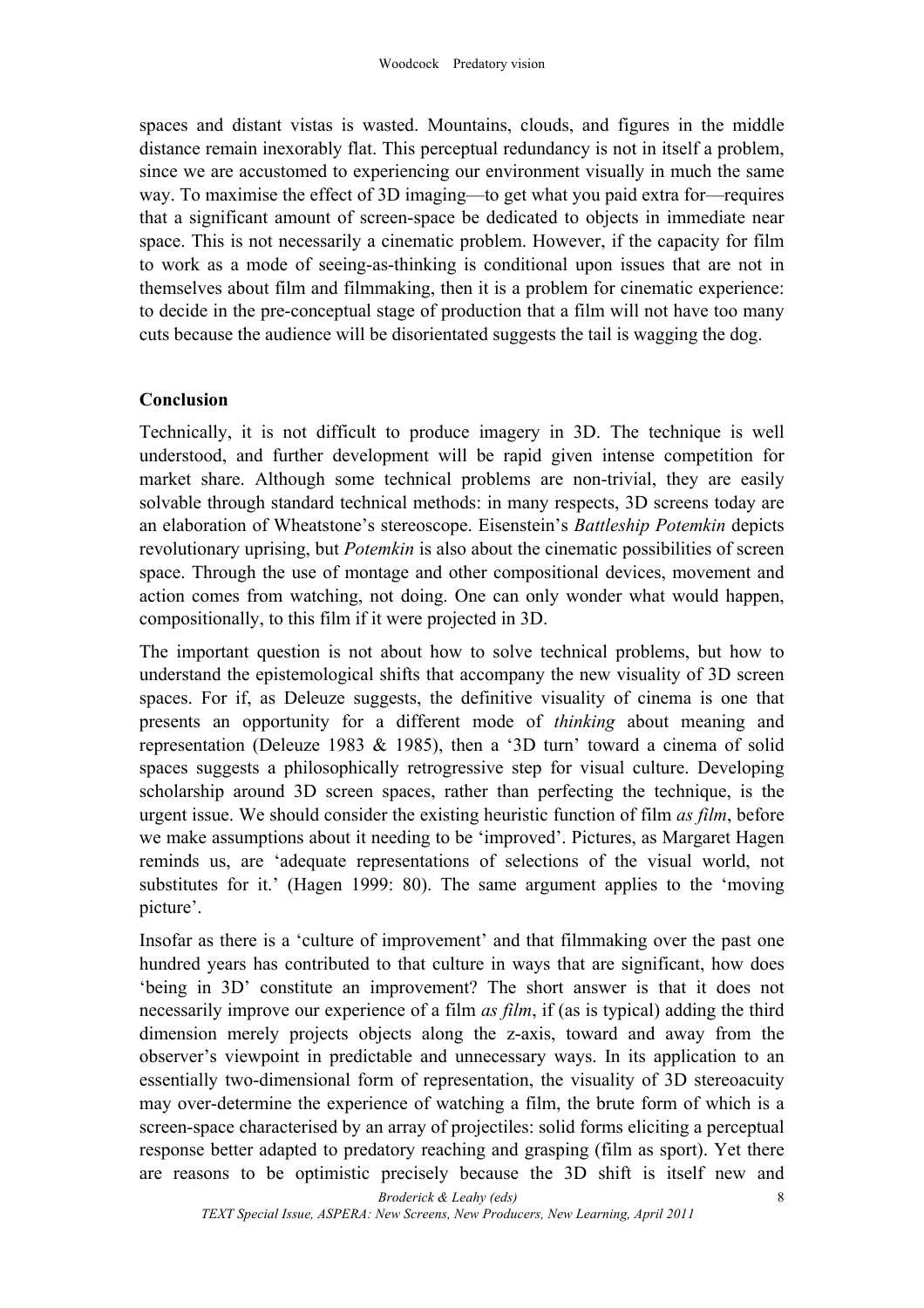undeveloped. In the hands of innovative, thoughtful filmmakers, new visualities of the film form are always possible. We may be productively transformed—'estranged' afresh—by different materialist 3D screen practices that are yet to emerge.

#### **Endnotes**

1. More recent research suggests eighteen metres as the absolute limit of stereoacuity; see, for instance, Allison, RS, Gillam, BJ, & Vecellio, E 2009, 'Binocular depth discrimination and estimation beyond interaction space', *Journal of Vision* 9.1(10): 1-14.

2. From Niepce's first photograph (1826), through Oscar Rejlander's layered composites (1857), to Laszlo Moholy-Nagy's 'photograms' of the 1930s, the beginnings of photography were experimental and knowledge-seeking.

3. Ferragallo asserted, vehemently, that not only was it possible to render all art stereoscopically, but that it was 'necessary' to forge a 'new space aesthetics' for painting, with retinal disparity at the centre. Ferragallo, R 1972 *A Manifesto Directed to the New Aesthetics of Stereo Space in the Visual Arts and the Art of Painting* (inactive web document; no pagination). Ferragallo republished his *Manifesto* in 1974, retitled 'On stereoscopic painting' in *Leonardo*, 7.2: 97-104. All quotations in the passage above are from Ferragallo's original 1972 *Manifesto.*

#### **Works cited**

Allison, RS, Gillam, BJ & Vecellio, E 2009 'Binocular depth discrimination and estimation beyond interaction space', *Journal of Vision* 9(1).10: 1-14

Deleuze, G 1983 (1986) *Cinema 1: The Movement-Image*, London: Athlone Press; 1985 (1989) *Cinema 2: The Time-Image*, London: Athlone Press

Dretske, FI 1969 *Seeing and Knowing*, London: Routledge & Kegan Paul

Dunglison, R 1842 *Medical Lexicon. A dictionary of medical science; containing a concise explanation of the various subjects and terms of anatomy, physiology, pathology, hygiene, therapeutics ... with the accentuation and etymology of the terms, and the French and other synonyms* (1874), Philadelphia: HC Lea Publishers

Ferragallo, R 1972 *A Manifesto Directed to the New Aesthetics of Stereo Space in the Visual Arts and the Art of Painting,* at http://www.ferragallo.com/newmf4.html (accessed 21 March 2011)

Friedel, R 2007 *Culture of Improvement: Technology and the Western millennium*, Cambridge, Mass.: MIT Press

Grau, O 2003 *Virtual Art: From illusion to immersion*, trans. G Custance, Cambridge Mass.: The MIT Press

Gregory, RL 1966 *Eye and Brain*, London: World University Library

Hagen, M 1999 'How to Make a Visually Realistic 3D Display', *Computer Graphics*, 25.2: 76**–**81

Hogarth, W 1753 *Analysis of Beauty*, London: W Strahan

Latour, B 1987 *Science in Action*, Cambridge: Harvard University Press

Lombard M & Ditton, T 1997 'At the heart of it all: The concept of presence', *Journal of Computer-Mediated Communication*, 3.2, at http://jcmc.indiana.edu/vol3/issue2/lombard.html (accessed 21 March 2011)

Noë, A 2005 *Action in Perception*, Cambridge, Mass.; London: MIT Press

Palmer, SE 1999 *Vision Science: Photons to phenomenology*, Cambridge, Mass. and London: The MIT Press